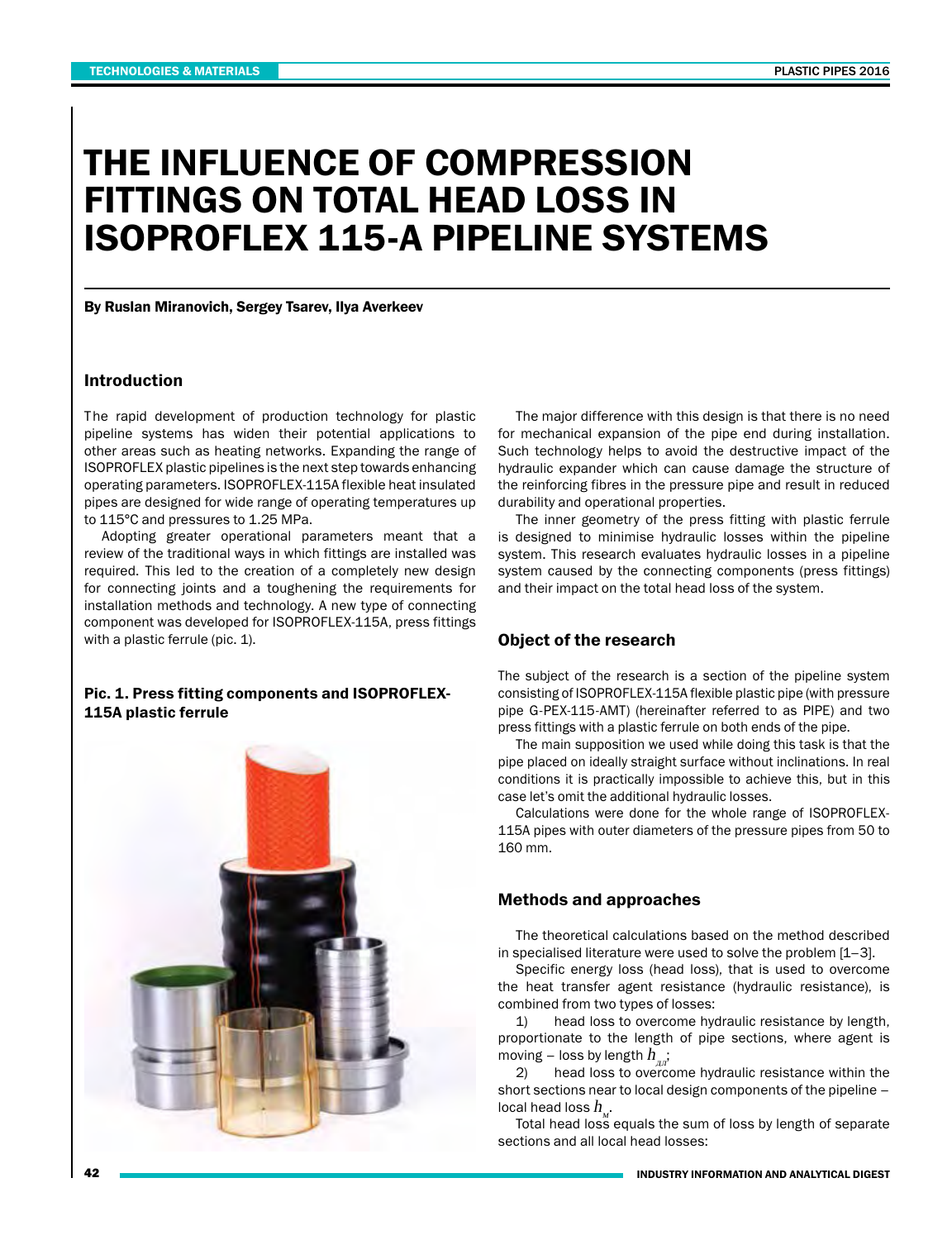$$
h_{\text{rp}} = \Sigma h_{\text{an}} + \Sigma h_{\text{m}}
$$

The study shows that the value of the head loss by length  $h_{\mu\nu}$ is directly proportional to the length of the pipe section where these losses are calculated, and depends on the inner crosssection of the pipeline and the agent movement modes:

$$
h_{\alpha\alpha} = f(L, V, d, K_{\alpha})
$$

where  $L$  – length of pipe section, m;

 $V$  – velocity of the agent, m/s;

 $d$  – diameter of the inner cross-section of the pipeline, m;

 $K_{\!\scriptscriptstyle\beta}$  – equivalent roughness coefficient, m.

For the pipes of PEX  $\,K_{_{\!g}}$  = 0,0000136 m (the value is achieved after experiments in the lab).

The calculations of local resistance reduces to head loss calculation at the presence of end connection components. Pic. 2 shows the design of a press fitting with a plastic ferrule. Further during the course of the study we will use the 'fitting' definition with as the reference to the coupling with the pipe end for welding (pos. 1). The inner geometry of the fitting can be referred to as the confuser-diffuser [3]. Therefore, the coefficient of hydraulic resistance of the fitting is:

$$
\zeta = \zeta_{\text{komb}} + \zeta_{\text{amb}}
$$

where  $\zeta_{\text{KOH}\phi}$  – coefficient of hydraulic resistance of the confuser;  $g$  – gravity acceleration, m/s<sup>2</sup>.

 $\zeta_{\mu\nu}$  – coefficient of hydraulic resistance of the diffuser.

$$
\zeta_{\text{KOH}\varphi} = \frac{\lambda_T}{8 \cdot \sin(\frac{\alpha}{2})} \cdot \left(1 - \frac{1}{n_c^2}\right)
$$

where  $\alpha/2$  – conjunction angle of the cone and cylinder surfaces;  $\bm{\mathit{n}}_c$ – degree of confuser narrowing.

$$
\zeta_{\text{and}} = \frac{\lambda_{\text{T}}}{8 \cdot \sin\left(\beta / 2\right)} \cdot \left(1 - \frac{1}{n_{\text{p}}^2}\right) + k \cdot \left(1 - \frac{1}{n_{\text{p}}}\right)^2
$$

where  $\beta/2$  – conjunction angle of the cone and cylinder surfaces;  $n_{p}$  – degree of diffuser expansion;

 $k^p$  – softening coefficient;  $k = \sin \alpha$  (at 5°  $\le \alpha \le$  20°).

The total head loss near the fittings on the given pipeline section can be calculated using the following formula:

$$
h_{\rm M}=\sum \zeta\cdot\frac{V^2}{2\cdot g}
$$

where

 $V$  – velocity of the liquid, m/s;

# Pic. 2. Compression fitting design.

1 – insert with pipe joint for welding; 2 – plastic ferrule; 3 – sliding sleeve; 4 – pressure pipe